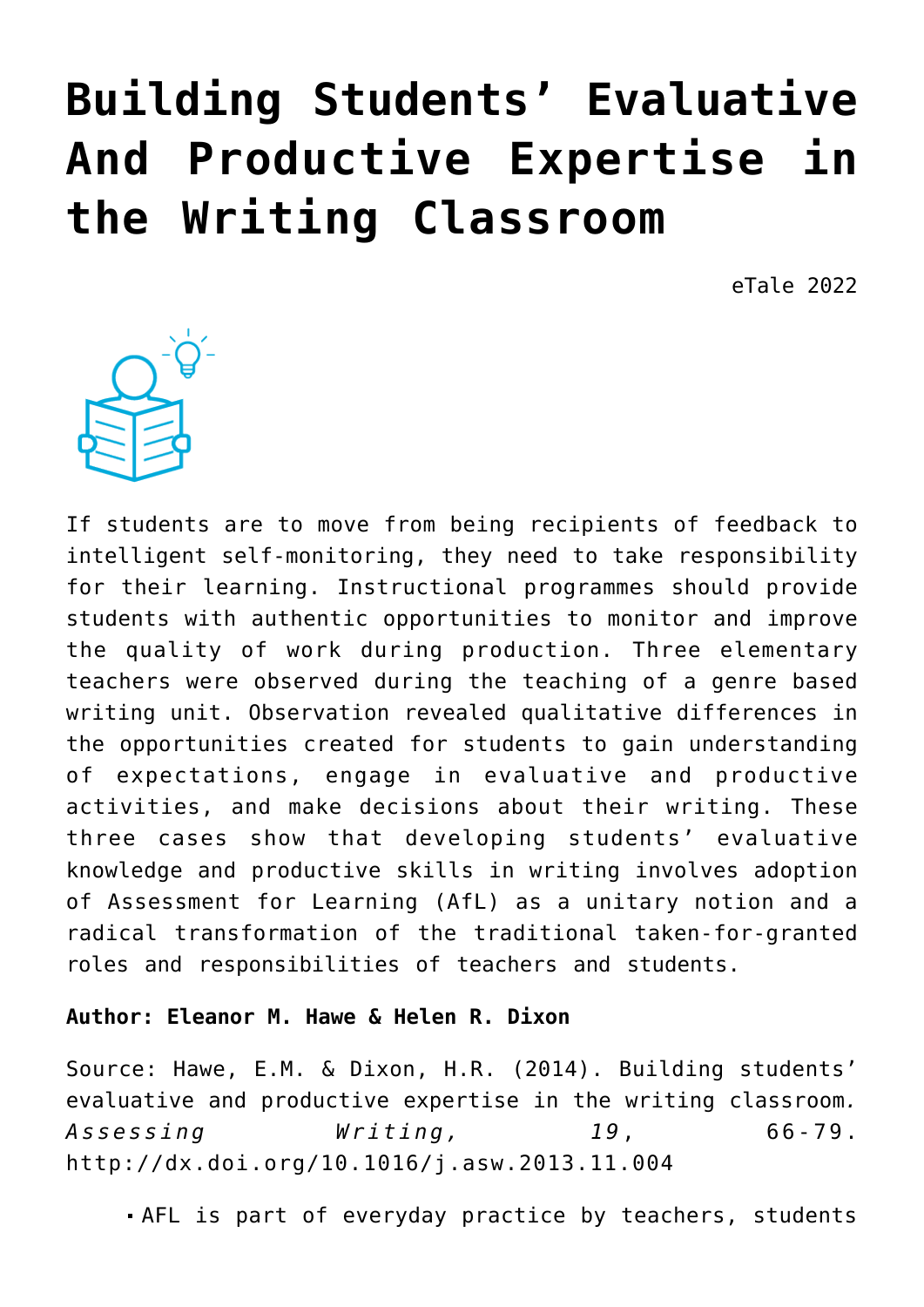and peers that seeks, interprets and responds to information from dialogue, demonstration and observation in ways that enhance learning. The aim is for students to become autonomous, self-regulating learners.

- It is no longer sufficient or fitting for teachers to be the primary or sole source of feedback. This runs the danger of developing and maintaining dependence on others for information about progress and achievement. Instead, teachers and students should collaborate to construct achievement and effect improvement.
- Development of students' evaluative and productive expertise is contingent on three conditions: students need to understand the goals of learning and what constitutes quality work, compare current performance to what is expected, and have a repertoire of strategies to modify performance as necessary.

# **Developing students' evaluative and productive expertise in writing**

- The most effective way for learners to grasp the nature of a complex activity such as writing is through direct experience creating, evaluating, and revising work.
- Students are deliberately inducted into the art of making substantive and comprehensive appraisals of their own and peers' work during production to make improvements and promote further learning.
- Central is the development of shared understandings between teachers and students and among students about the goals of writing and what constitutes quality when writing a particular kind of text.
- Teachers are encouraged to share or create learning goals with students in the form of learning intentions and use success criteria, rubrics, models or exemplars to communicate what counts as achieving these goals.
- Quality in writing is reflected in and determined through all-things-considered holistic judgements where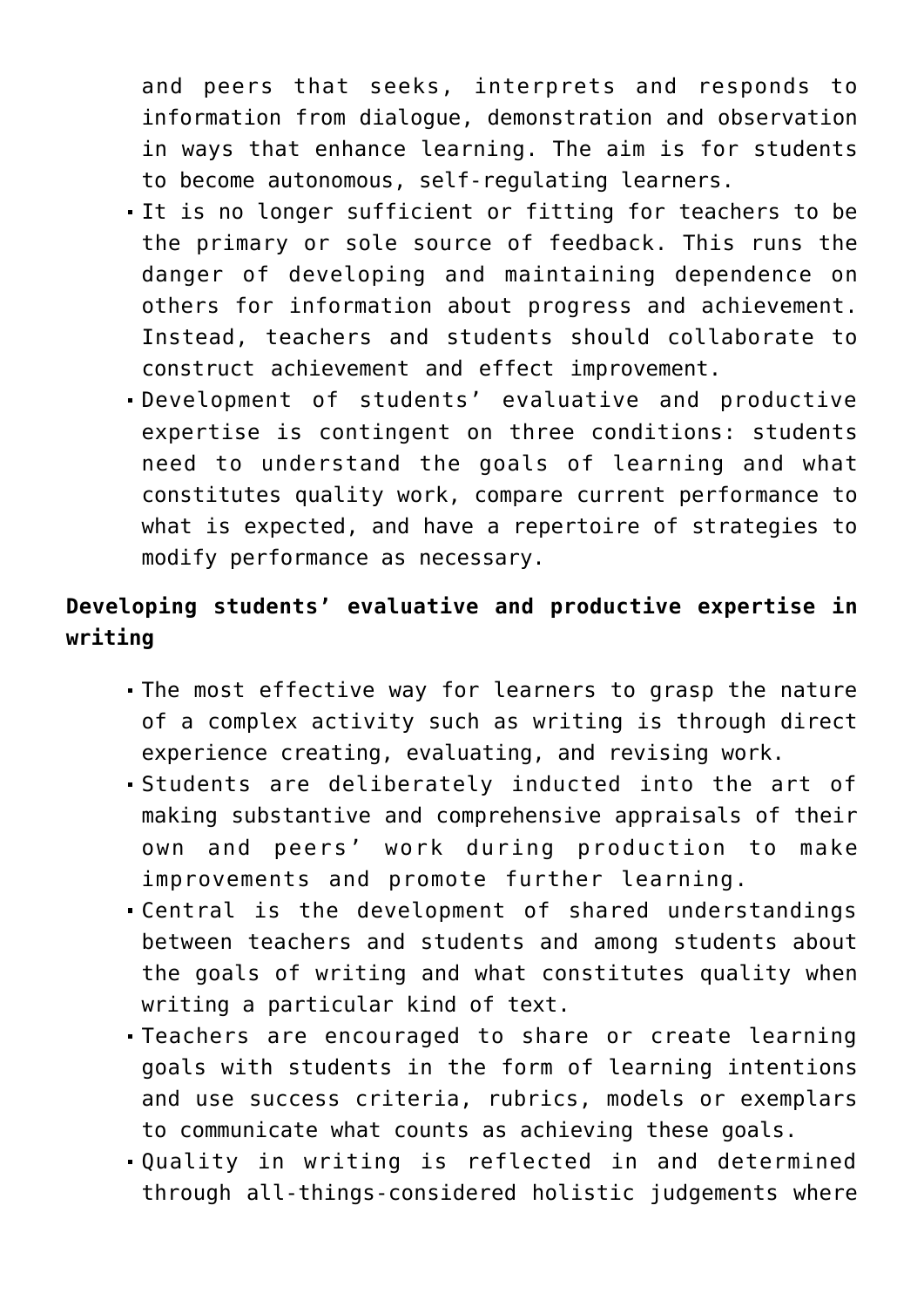the whole is greater than the sum of the parts.

- Constructing text requires the writer to revisit and revise at a whole-text level and address the more mechanical aspects of their work.
- The first process involves scoping the work to get a feel for its overall quality; the second pays attention to particular attributes or properties of the work.
- As they engage in evaluative activities, students learn to make holistic, multi-criterion judgements, justifying these concerning salient properties that may (or may not) be included in the manifest criteria.
- Quality feedback provides information about progress and learning in relation to goals and expectations; encourages dialogue between the teacher and student and between students about the substantive aspects of learning; helps students develop a repertoire of alternative moves or strategies; promotes positive motivational beliefs; and enhances self-esteem.
- Teachers must establish an environment where students can freely exchange views about texts and mutually construct meaning thoughtfully and reflectively.
- Common types of writing lessons such as conferences and writing circles allow student-writers to interact with and craft meaning for readers and receive audience feedback.
- Peer feedback is a socially situated dialogic process where students work together, in pairs or small groups, to construct achievement and encourage improvement.
- Engaging in peer feedback can lead to and is the precursor of "intelligent self-monitoring," a state whereby students generate information, during learning, about the quality of their performance.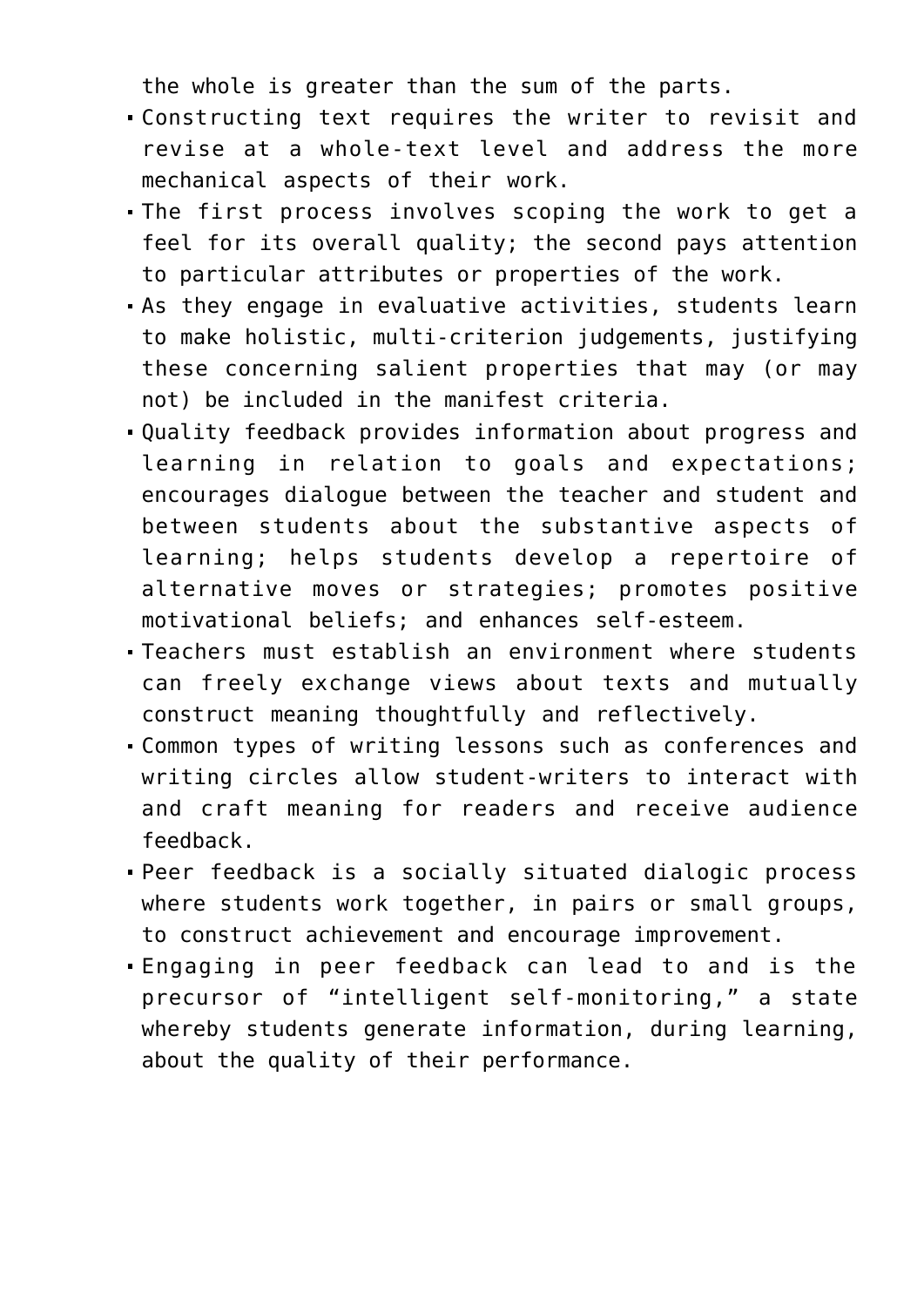

### **The study**

This meta-analysis draws on but dramatically extends the two previous meta-analyses of single-subject strategy instruction research in writing. The primary research question of this revThis research was conducted in two sequential phases, with participants in phase two selected purposively from all who participated in phase one. The aim of phase one was to investigate teachers' beliefs and knowledge about feedback and to investigate their perceptions of practice. Phase two focused on the roles of the teacher and learners in the feedback process and the nature of opportunities provided for students to develop evaluative and productive knowledge and expertise.

#### **Method**

Studies were included if they involved grades 1–12 students and provided data to calculate the effect size. Overall, 119 documents were found, from which 88 were suitable. Studies were cIn phase one, 20 teachers participated in a semistructured interview which tapped into teachers' conceptions about the nature and role of feedback in the enhancement of learning; beliefs about their role and that of learners in the feedback process; and the strategies and practices teachers utilised and ascribed importance to within the feedback process. In phase two, the case studied was teachers' use of feedback during writing, bounded in time and space. The three teachers who participated in the second phase were Kate, Marama and Audrey (pseudonyms).

# **The case of Audrey**

Audrey teaches the fifth grade.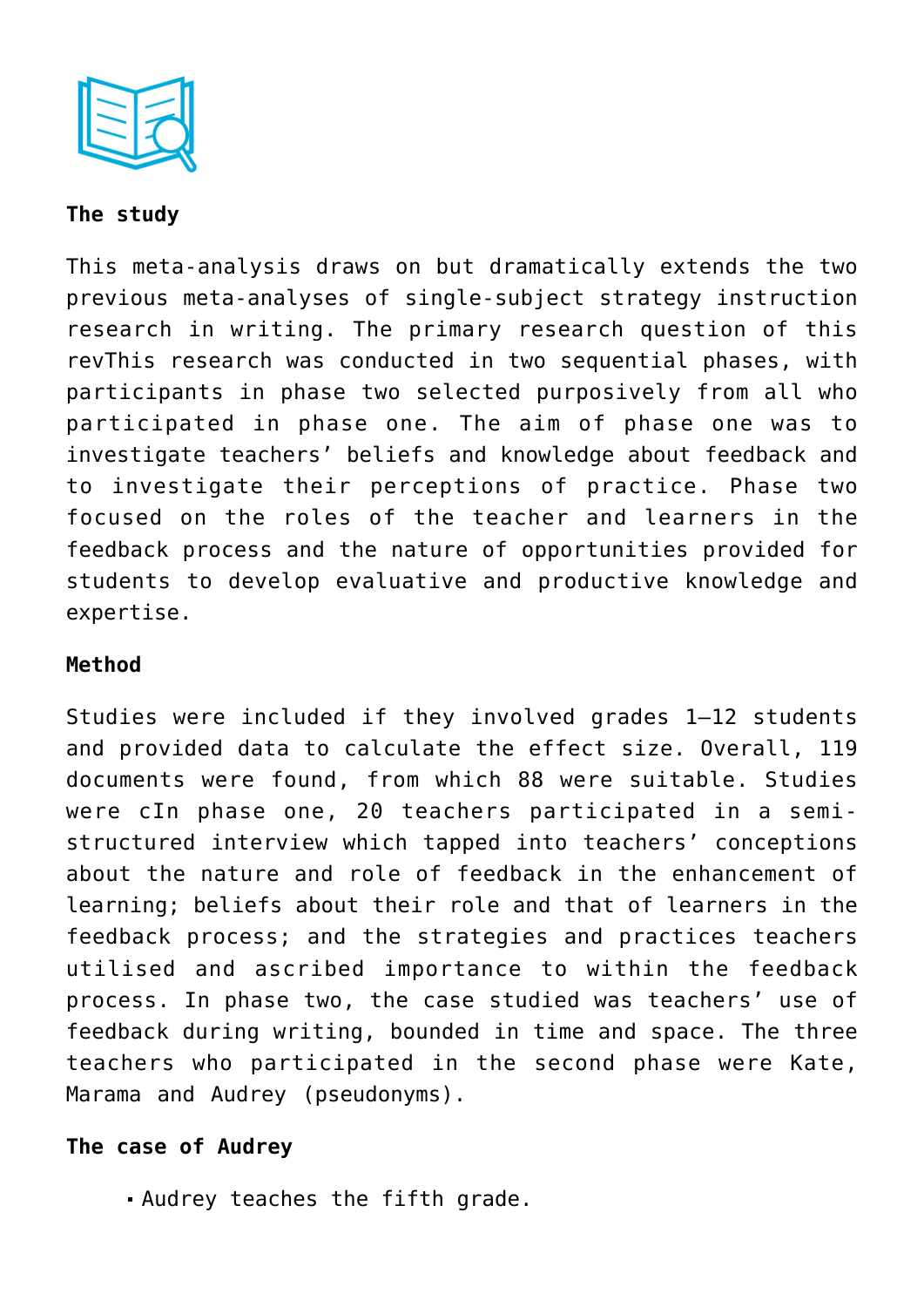- She used three types of productive activity  $-$  planning for writing, developing a plan into a first draft and producing a "finished" version ready for public viewing.
- She hoped students would develop understanding and skill in the structure and organisation of ideas and spend significant time refining and re-crafting their writing.
- Her focus was on a single, product-oriented goal, "I am learning to write a narrative for a young child."
- The learning intention and success criteria had the potential to restrict opportunities for students to develop the required evaluative knowledge and expertise necessary to make judgements about their productive attempts.
- However, despite the required elements in the narrative, Audrey invariably judged students' work as needing further attention to reach the required standard, which only she knew.
- Failure to share these tacitly held expectations with students resulted in misalignment between the evaluative judgements made by students and those made by Audrey.
- Feedback was often framed as a directive to be carried out.
- There was little evidence of student voice or dialogue between Audrey and individual students.

#### **The case of Kate**

- Kate teaches the seventh grade.
- Her students had the task of producing a single frame cartoon followed by a short comic strip.
- The class brainstormed features of cartoons and comics and how authors got their message across to readers.
- Kate recorded the ideas on the class whiteboard, and in addition, she distributed a more formal assessment rubric.
- Through this rubric and the ideas on the whiteboard, the students were exposed to the complexities when making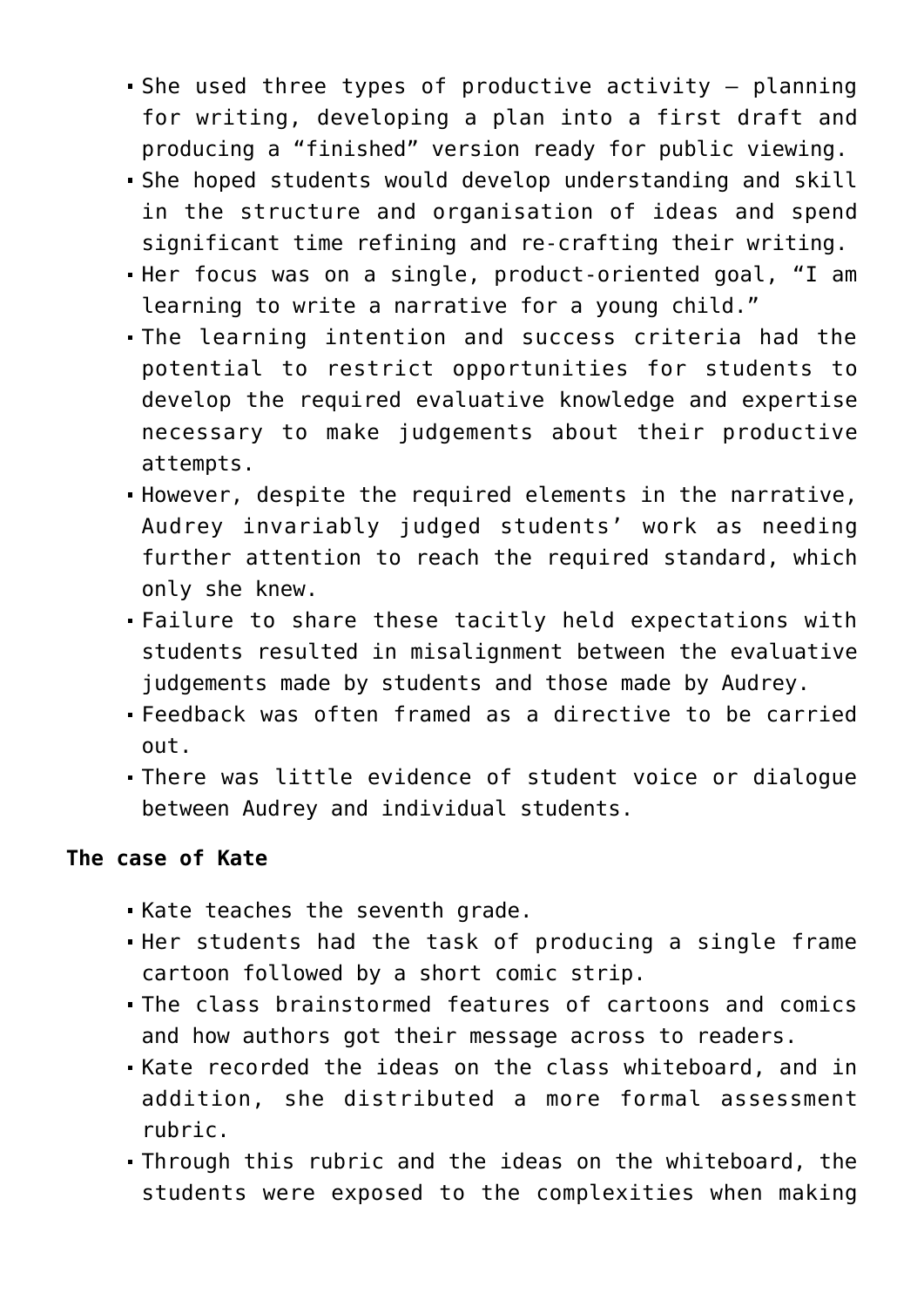evaluative judgements and effective decisions about their work.

- Constructed using a series of descriptors, the rubric specified achievement at four levels of attainment: skilled, competent, developing strength and having difficulty.
- Kate provided students with both formal and informal opportunities to see and discuss others' work at various stages of production.
- At the end of the unit, students were asked to make multi-criterion judgements about their works and the works of others through the completion of a formal evaluation.
- At the start of the lesson, possible differences between one level of attainment and another were brought to students' attention, as was the need to work holistically.
- The class was brought together to discuss notions of quality contained within the criteria that were easily identifiable, those that were more difficult to ascertain, and those apparent in the cartoons but not overtly captured in the rubric.
- Students were asked in pairs to make a formal appraisal of peers' work and compare these judgements against the self-assessments. Students were observed debating and discussing decisions made about the quality of work produced, providing justifications for their conclusions.

#### **The case of Marama**

- Marama teaches the eighth grade.
- She aims to help students negotiate the writing process and improve their writing.
- Throughout teaching the poetic writing unit, she drew attention to the poetic form and processes involved in producing a poem.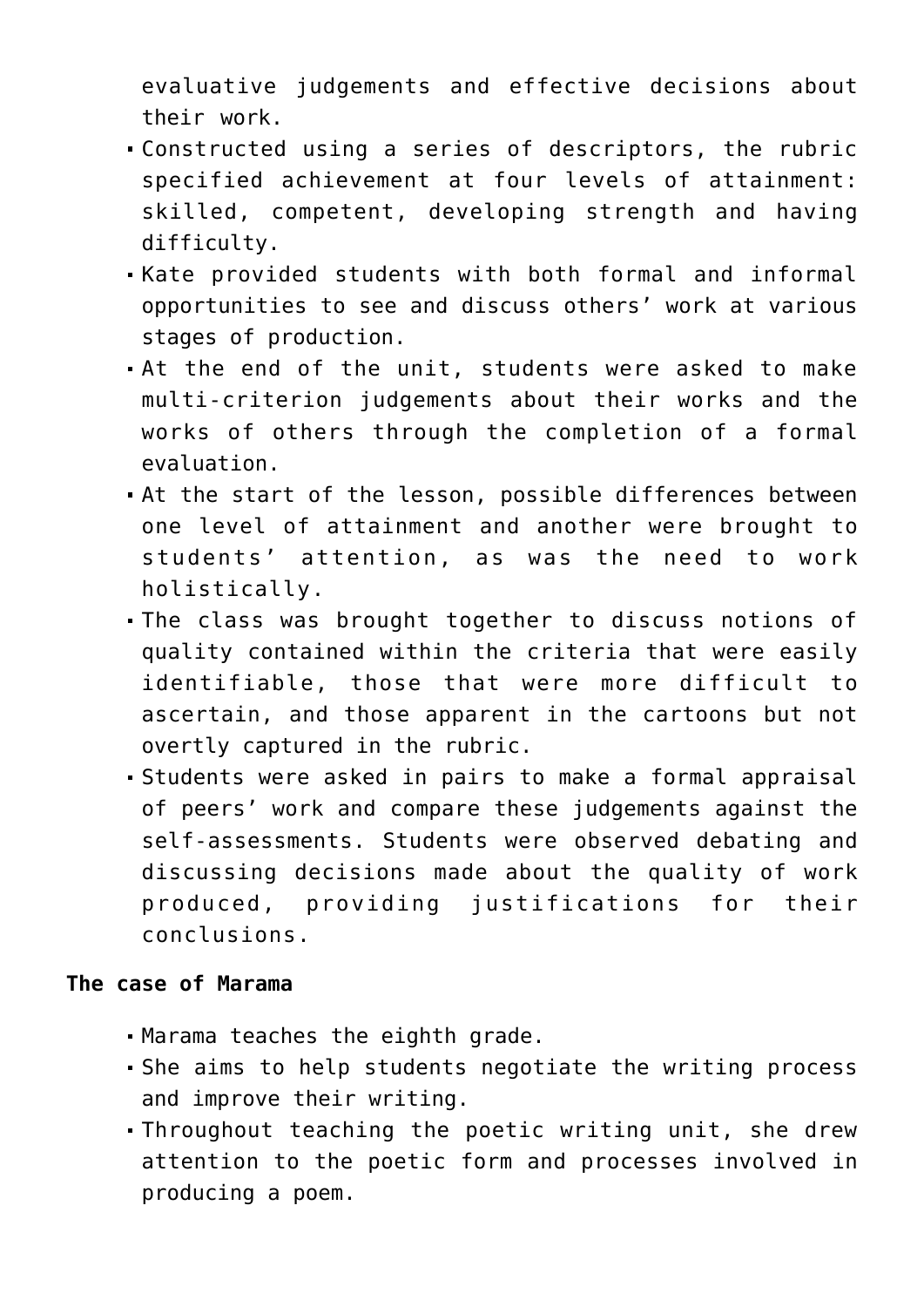- At the start of the unit, the goal was "to effectively prepare for poetry writing," whereas when a majority of the class had completed drafts of their poems, two new goals were introduced – "to edit and rework" and "to critique my own writing."
- Students were asked to work in small groups and make judgements about a poem written by a student of similar age from another class, regarding the "use of similes, alliteration; rhyme; repetition; metaphor," and then they shared their judgements with the class. Following this activity, students similarly critiqued their own work-in-progress, highlighting evidence of the five devices and making annotations about their use.
- Rather than directing students to make changes to their work, Marama posed questions and drew attention to salient features of their work.
- She aimed to build an atmosphere where the kids value what others have to contribute and where constructive criticism and its benefits were brought to students' attention.
- Students were encouraged to reveal to their peers what they were finding difficult, what sort of trouble they were experiencing with the intent of getting help to overcome the identified difficulties.

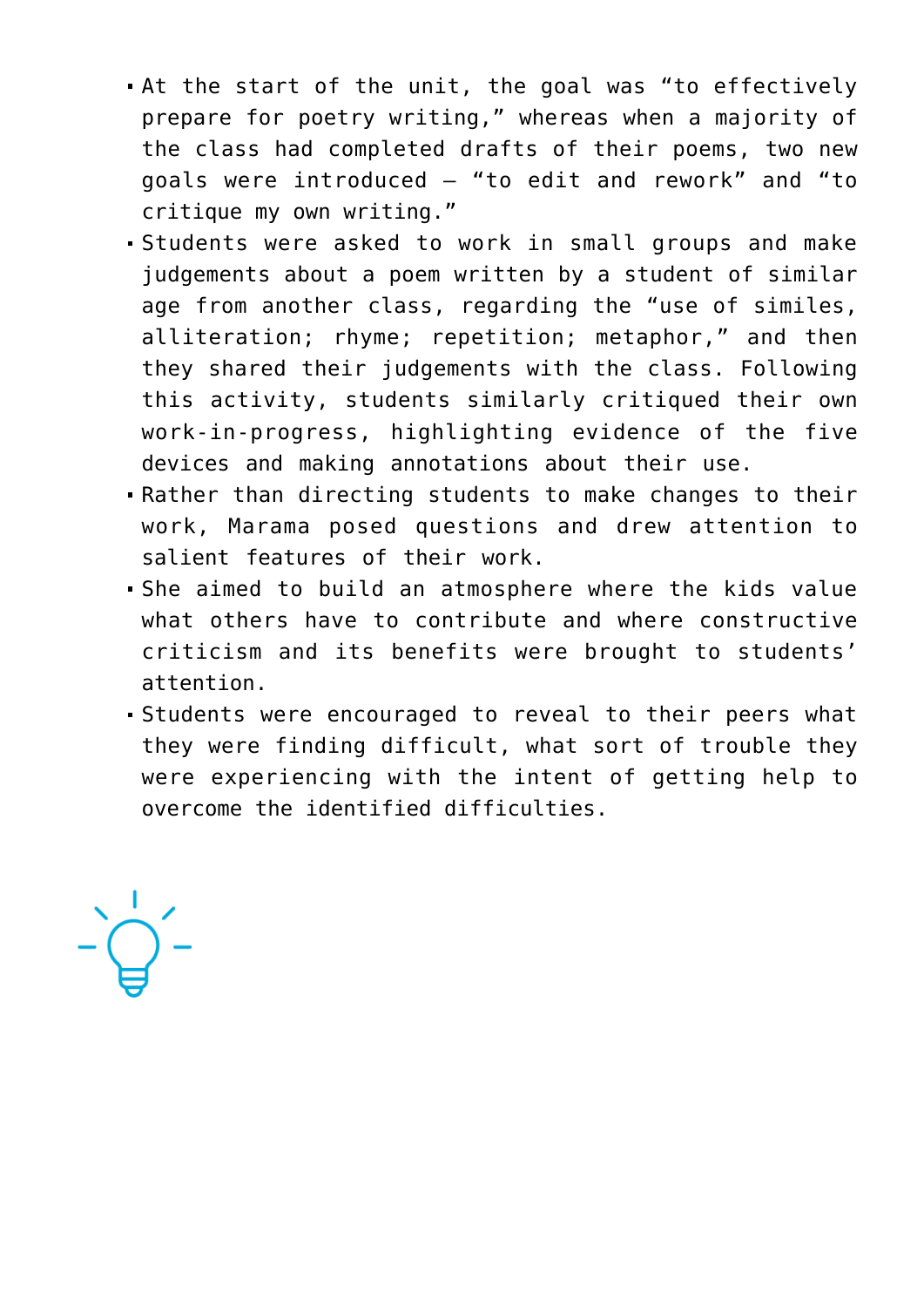

# **Conclusions**

- AFL is comprised of a set of inter-dependent strategies that teachers employ during the regular flow of teaching and learning with the dual objectives of supporting and furthering student learning, and developing autonomous, self-regulating learners.
- These strategies entail the promotion of students' understanding about the goal(s) of learning and what constitutes expected performance, generation of feedback by students and their teachers about the relationship between current and desired performance, student engagement in peer feedback and self-monitoring, and the taking of an action by students to effect improvement.
- Students are no longer the objects of their teacher's behaviour; instead, they are animators of their own effective teaching and learning processes.
- Teachers must have the volition and ability to share their tacitly held guild knowledge with students, so they come to embrace a concept of quality generally comparable to the teacher.
- One of the most effective ways for students to become insiders in writing and develop identities as autonomous writers are through involvement in the creation, evaluation and revision of texts during production.
- Critical to developing students' evaluative and productive expertise is an understanding of learning goals and what constitutes quality in a piece of writing. How learning goals/intentions, success criteria, and rubrics are framed influence students' understanding of writing and the writing process and direct their behaviour.